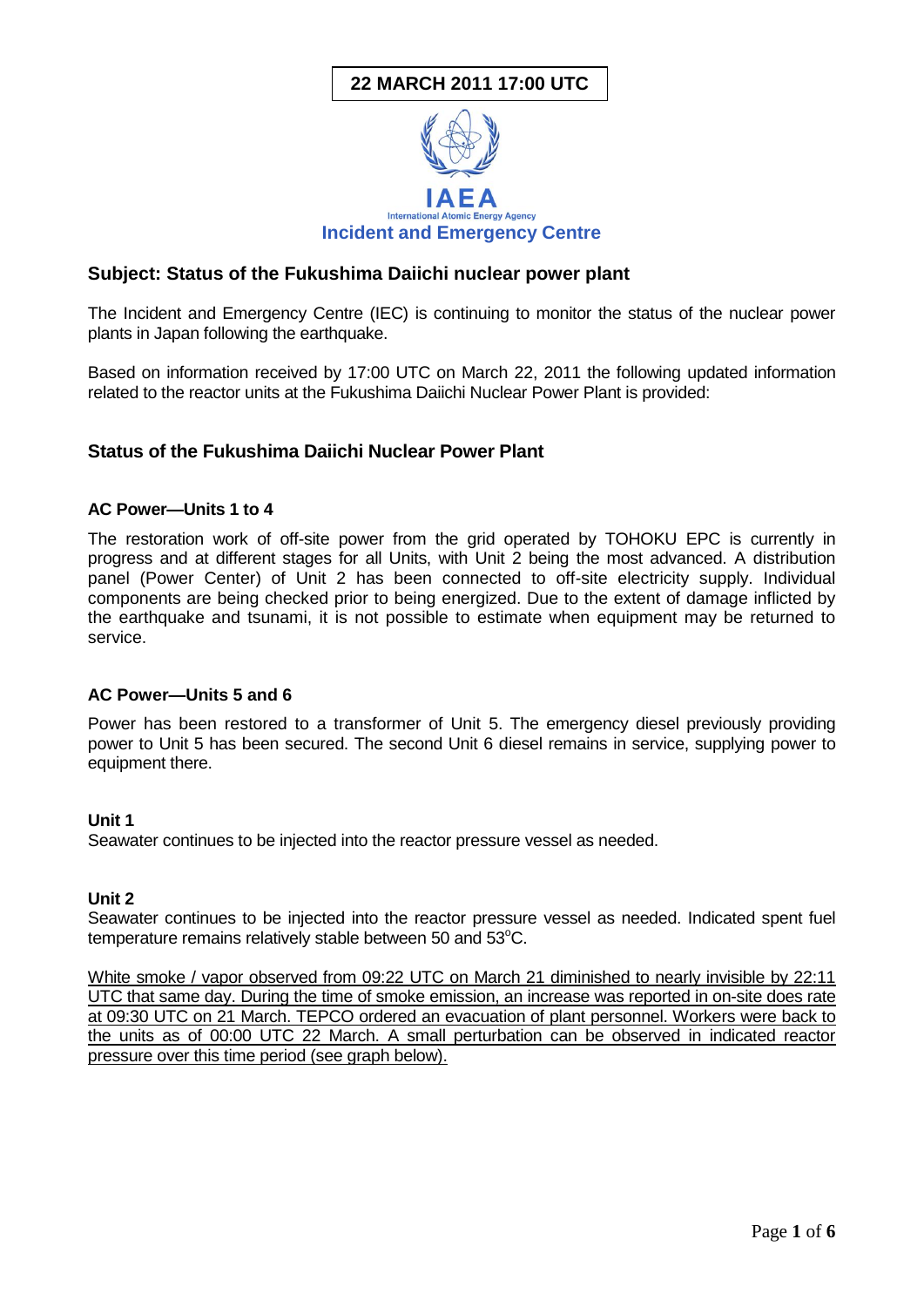

#### **Unit 3**

Seawater continues to be injected into the reactor pressure vessel and sprayed over the spent fuel pool as needed. The indicated containment pressure has stabilized for the past 24 hours (see graph below).

Grey smoke was observed at on March 21 in the Southeast corner of the Unit 3 reactor building from 06:55 UTC on March 21. After two hours this smoke turned whiteish and gradually diminished. By 22:11 UTC on 21 March, the smoke was observed to be 'ceasing'. During the time of smoke emission, an increase was reported in on-site does rate at 09:30 UTC on 21 March. TEPCO ordered an evacuation of plant personnel. Workers were back to the units as of 00:00 UTC 22 March.



#### **Unit 4**

As of 08:17 UTC on 22 March, a concrete pump was pumping water into the spent fuel pool at a rate of 50T/h. The reported plan was to pump water at this rate for 3 hours.

#### **Unit 5**

The reactor remains in cold shutdown.

#### **Unit 6**

The reactor remains in cold shutdown.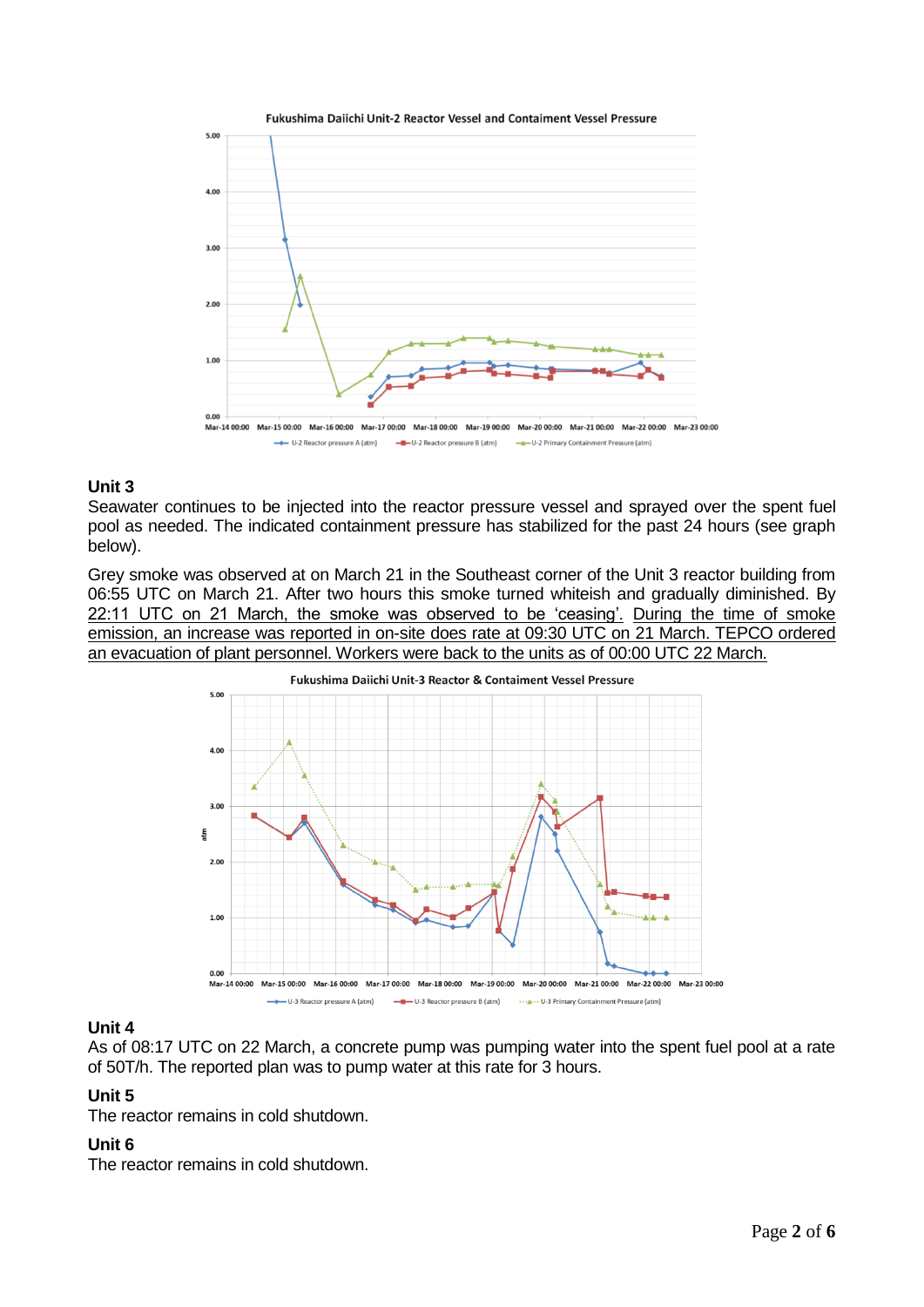## **Radiation Monitoring Data**

The following environmental monitoring data has been received from the Ministry of Education, Culture, Sport, Science and Technology for areas throughout Japan. This data is regularly updated and published by MEXT on: [http://www.mext.go.jp/english/.](http://www.mext.go.jp/english/)

#### **Off-Site Environmental Radiation Measurements**

Gamma dose rate data is being collected from three locations within the Ibaraki prefecture. The gamma dose rates measured at these locations were around 1 microSv/h at 18:00 UTC and increased to approximately 3 microSv/h by 19:30 UTC on 20 March 2011. Since that time the dose rates measured in the Ibaraki prefecture have gradually decreased.

The gamma dose rates in the Fukushima prefecture are unchanged or have slightly decreased within same period of time.

The gamma dose rates in 47 other monitoring points throughout Japan are close to natural background levels.

## **Radioactivity in food, milk and drinking water**

MEXT has provided updated drinking water analysis results for I-131 and Cs-137 as provided by 47 prefectures throughout Japan. Seven prefectures, Ibaraki, Tochigi(Utsunomiya City), Gunma (Saitama City), Chiba (Ichihara City), Tokyo (Shinjuku Ward) and Niigata (Niigata City) report detectable levels of I-131 and/or Cs-137 but all are under the Japanese reference value. The other prefectures have reported not detectable values except for Miyagi, Kanagawa and Nara which are currently not able or are prepairing to measure values.

No new data has been provided for food or milk since the previous report.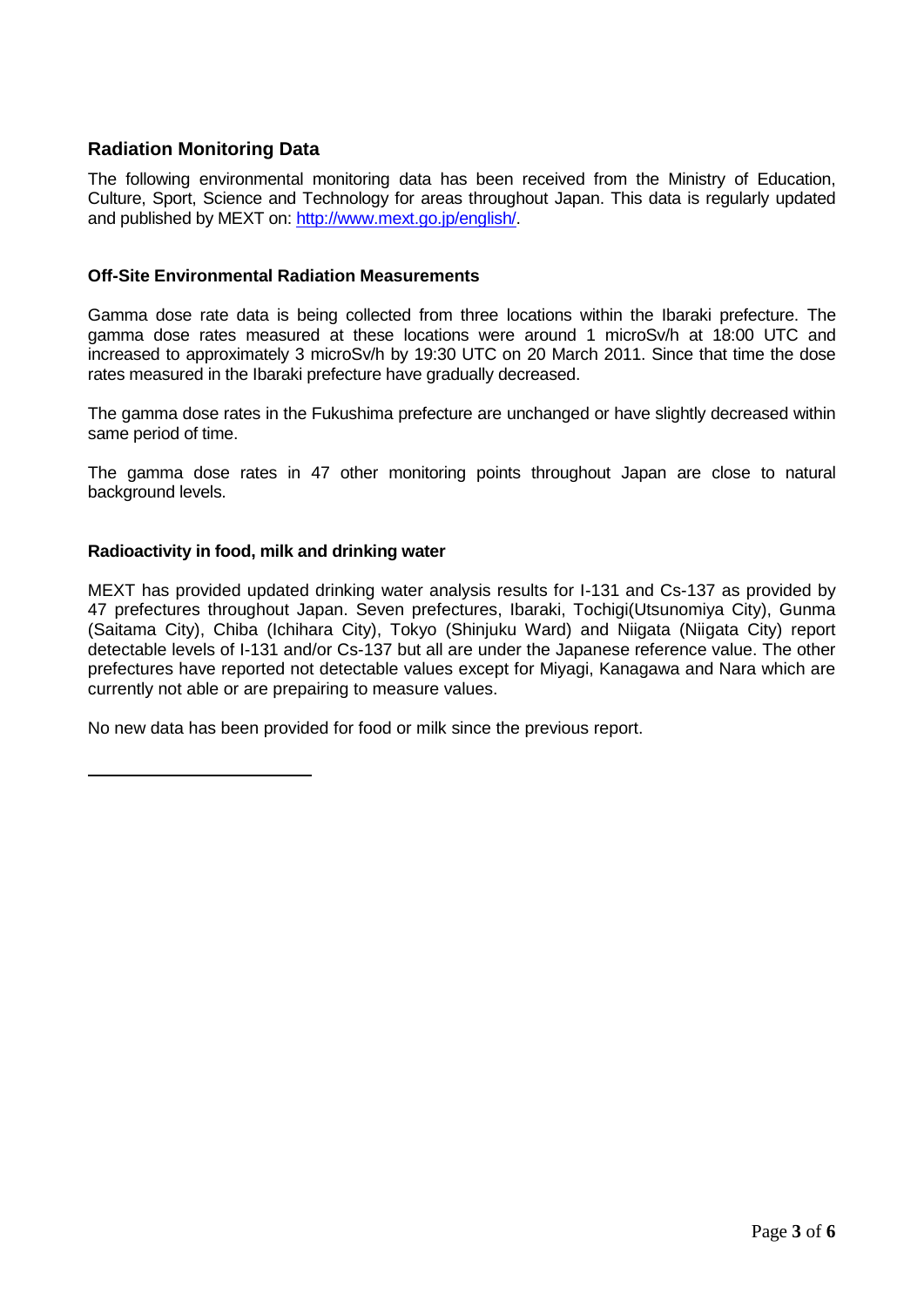## **Deposition Data for Prefectures**

Following the previous report, MEXT has published deposition data for all prefectures (excluding Fukushima) for I-131 and Cs-137. Most prefectures report no detection of either Cs-137 or I-131 deposition. But nine prefectures now report significant increase in I-131 or Cs-137 as compared to previous days as indicated in Table below. Depositions range from a few tens to a few tens of thousands of Bq/m<sup>2</sup>.

| Location                | <b>18-19 March</b>      |                             | <b>19-20 March</b>      |                             | <b>20-21 March</b>      |                             | <b>20-21 March</b>      |                             |
|-------------------------|-------------------------|-----------------------------|-------------------------|-----------------------------|-------------------------|-----------------------------|-------------------------|-----------------------------|
|                         | $I - 131$<br>$(Bq/m^2)$ | <b>Cs-137</b><br>$(Bq/m^2)$ | $I - 131$<br>$(Bq/m^2)$ | <b>Cs-137</b><br>$(Bq/m^2)$ | $I - 131$<br>$(Bq/m^2)$ | <b>Cs-137</b><br>$(Bq/m^2)$ | $I - 131$<br>$(Bq/m^2)$ | <b>Cs-137</b><br>$(Bq/m^2)$ |
| Iwate<br>(Morioka)      | <b>ND</b>               | <b>ND</b>                   | <b>ND</b>               | 0.24                        | 4800                    | 690                         | <b>ND</b>               | <b>ND</b>                   |
| Yamagata<br>(Yamagata)  | <b>ND</b>               | <b>ND</b>                   | 22                      | 20                          | 58000                   | 4300                        | 590                     | 140                         |
| <b>Ibaraki</b>          | Ē.                      | -                           | 490                     | 48                          | 93000                   | 13000                       | 85000                   | 12000                       |
| Tochigi<br>(Utsunomiya) | 1300                    | 62                          | 540                     | 45                          | 5300                    | 250                         | 25000                   | 440                         |
| Gunma<br>(Maebashi)     | 230                     | 84                          | 190                     | 63                          | 990                     | 87                          | 1500                    | 72                          |
| Saitama<br>(Saitama)    | 64                      | <b>ND</b>                   | 66                      | <b>ND</b>                   | 7200                    | 790                         | 22000                   | 1600                        |
| Chiba<br>(Ichihara)     | 21                      | <b>ND</b>                   | 44                      | 3.8                         | 160                     | 16                          | 710                     | 150                         |
| Tokyo<br>(Shinjyuku)    | 51                      | <b>ND</b>                   | 40                      | <b>ND</b>                   | 2900                    | 560                         | 32000                   | 5300                        |
| Kanagawa<br>(Chigasaki) | 40                      | <b>ND</b>                   | 38                      | <b>ND</b>                   | $\blacksquare$          | $\blacksquare$              | 340                     | 110                         |

## **On-Site Environmental Radiation Measurements**

Radiation dose rates measured in different locations onsite in Fukushima Daiichi nuclear power station show, in general, a decreasing tendency since the evening of 20 March (UTC).

A peak was noted on 21st March which coincided with the smoke observed coming from Unit 3 and Unit 2 which started at 06:55 UTC and 09:22 UTC respectively. Radiation levels have since returned to the levels at which they were prior to the increase.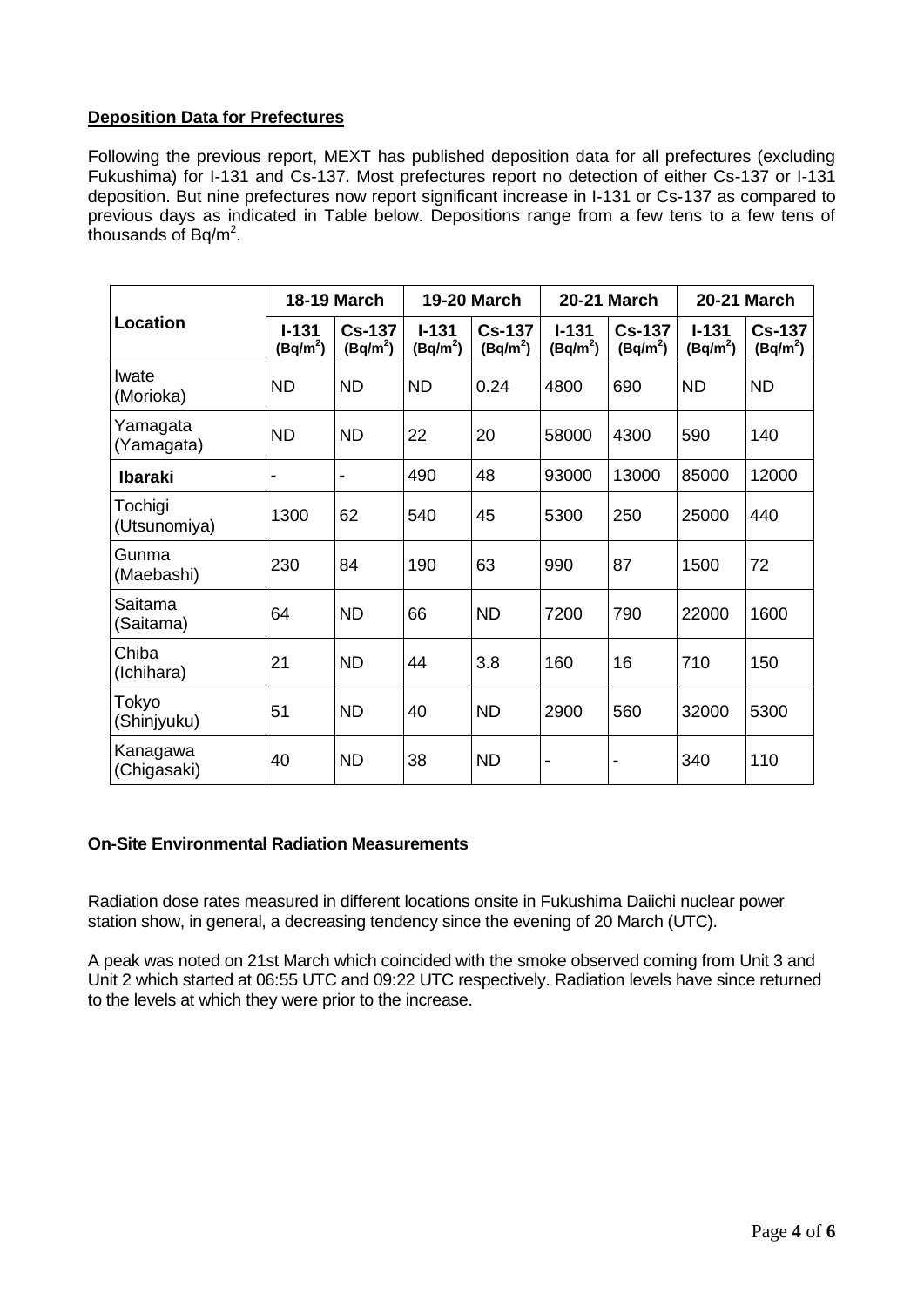



ERM Emergency Response Manager 22-March-2011 17:00 UTC